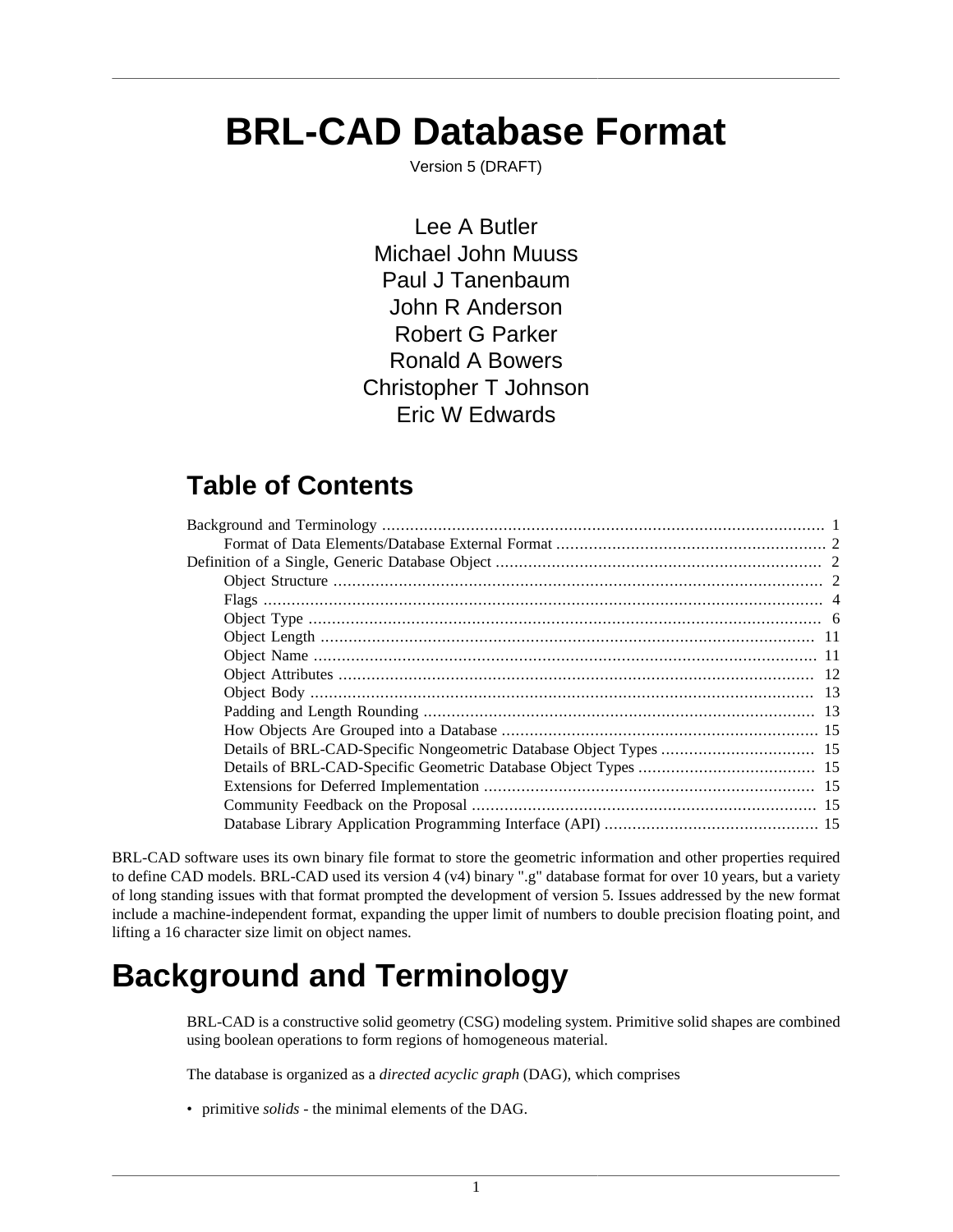- *combinations* the nonminimal elements of the DAG, some of which are specially marked as regions. The maximal elements of the DAG are called tops.
- *arcs* contain boolean operators and 4x4 homogeneous transformation matrices.

In a slight abuse of terminology, the DAG is often spoken of as a tree or collection of trees. In this context, the solids are also called *leaves*.

# <span id="page-1-0"></span>**Format of Data Elements/Database External Format**

The external format has several important properties, especially with regard to the *Object\_Body*:

- Numbers are stored in binary for storage efficiency, for speed of reading and writing, and for preventing errors from creeping in due to repetitive conversion between binary and an ASCII string representation. This eliminates the need to use the old g2asc and asc2g to move databases between machines of different architectures.
- All data in the object wrapper are stored in a machine-independent format, as follows:
	- All floating point numbers are stored as IEEE double-precision, in big-endian order, where byte 0 is on the left end of the word.
	- All integers are stored as either *unsigned* or *twos-complement signed* binary numbers in either 8, 16, 32, or 64 bits, in big-endian order.
	- All character strings are stored in the ASCII 8-bit character set. A string is stored as an integer followed by an array of 8-bit characters. The last character in the array is always a null byte. The integer indicates the number of bytes in the array including the terminating null.

# <span id="page-1-1"></span>**Definition of a Single, Generic Database Object**

The database access library stores *objects* as a collection of data with a globally unique name and places no interpretation on the content of those data. The *object* is the smallest granularity of an item in the database; objects must be read from and written to the database in a single atomic operation.

In the case of librt, each database object will contain exactly one combination node or leaf (solid) node.

# <span id="page-1-2"></span>**Object Structure**

All objects share certain common properties, which are stored in a standardized *object wrapper* consisting of an Object Header and an Object Footer.

The Object Header consists of:

- An 8-bit Magic1 element that holds a specific magic number value used for database integrity checking.
- A 16-bit Flags element consisting of three 8-bit fields: HFlags, AFlags, and BFlags, described later.
- A 16-bit Object\_Type element organized into two 8-bit-wide fields: the Major\_Type and the Minor\_Type.
- An Object\_Length element that indicates the total number of bytes required for this object, including the magic numbers.
- An Object\_Name element that is a string holding a name unique to that object and drawn from a name space that is global to the database. Like other strings, it consists of two fields, Length and Data. In the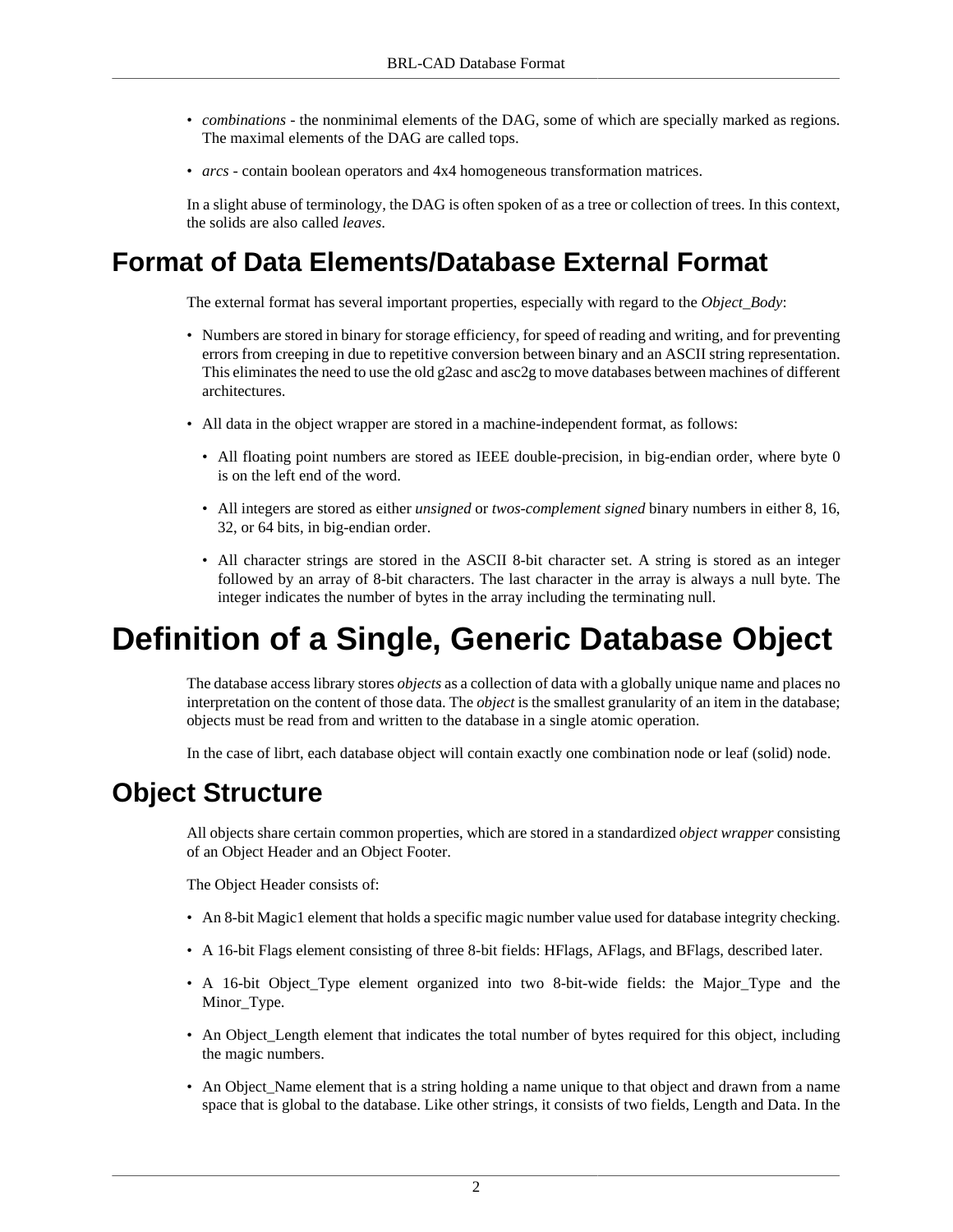case of the Object\_Name element, these are referred to as Name\_Length and Name\_Data, respectively. Note: The Object Name element is mandatory for all allocated storage in the database. Database freespace managment objects are the only objects for which the Object Name element is optional.

The Object Footer consists of:

- Any padding bytes necessary to bring the total size of the object in bytes to an integral multiple of 8.
- An 8-bit Magic2 element that holds a specific magic number value used for database integrity checking.

Objects may store application-specific information in an Object Interior.

- An object may optionally have an Object Attributes element consisting of a pair of fields: Attribute\_Length and Attribute\_Data. From the point of view of the database interface specification, the names and values of these attributes are opaque????; a standardized import/export encoding API will be provided.
- An object may optionally have an Object\_Body element consisting of a pair of fields, Body\_Length and Body\_Data. From the point of view of the database interface specification, the format of the data is opaque??.

The on-disk version of each object consists of three distinct parts: Object Header, Object Interior, and Object Footer. This is called the external format of the object.

| Part                        |              | <b>Element</b>           | <b>Comments</b>                |  |  |
|-----------------------------|--------------|--------------------------|--------------------------------|--|--|
|                             |              | Magic1                   |                                |  |  |
|                             |              | HFlags, AFlags, BFlags   |                                |  |  |
|                             |              | Object_Type              | Required                       |  |  |
| Object Header:              |              | (Major_Type, Minor_Type) |                                |  |  |
| (not compressible)          |              | Object_Length            | Required                       |  |  |
|                             | Object Name: | Name_Length              | Conditional on flag bit N,     |  |  |
|                             |              | Name_Data                | Required for Application Data  |  |  |
|                             | Object       | Attribute_Length         | Conditional on flag bit A      |  |  |
| Object Interior:            | Attributes:  | Attribute_Data           | (ZZZ compression)              |  |  |
| (individually compressible) | Object Body: | Body_Length              | Conditional on flag bit B      |  |  |
|                             |              | Body_Data                | (ZZZ compression)              |  |  |
| Object Footer:              |              | Padding                  | As required to maintain 8-byte |  |  |
| (not compressible)          |              |                          | object boundaries              |  |  |
|                             |              | Magic2                   | Required                       |  |  |

#### **Table 1. On-Disk BRL-CAD Object Structure**

????Need a description that says that an object can now have (1) EITHER an attribute OR a body, (2) BOTH an attribute and a body, or (3) NEITHER an attribute nor a body.

The routines db\_get\_external() and db\_put\_external() are used to move objects in external format between memory and the database disk file. The routines db\_wrap\_external() and db\_unwrap\_external() are used to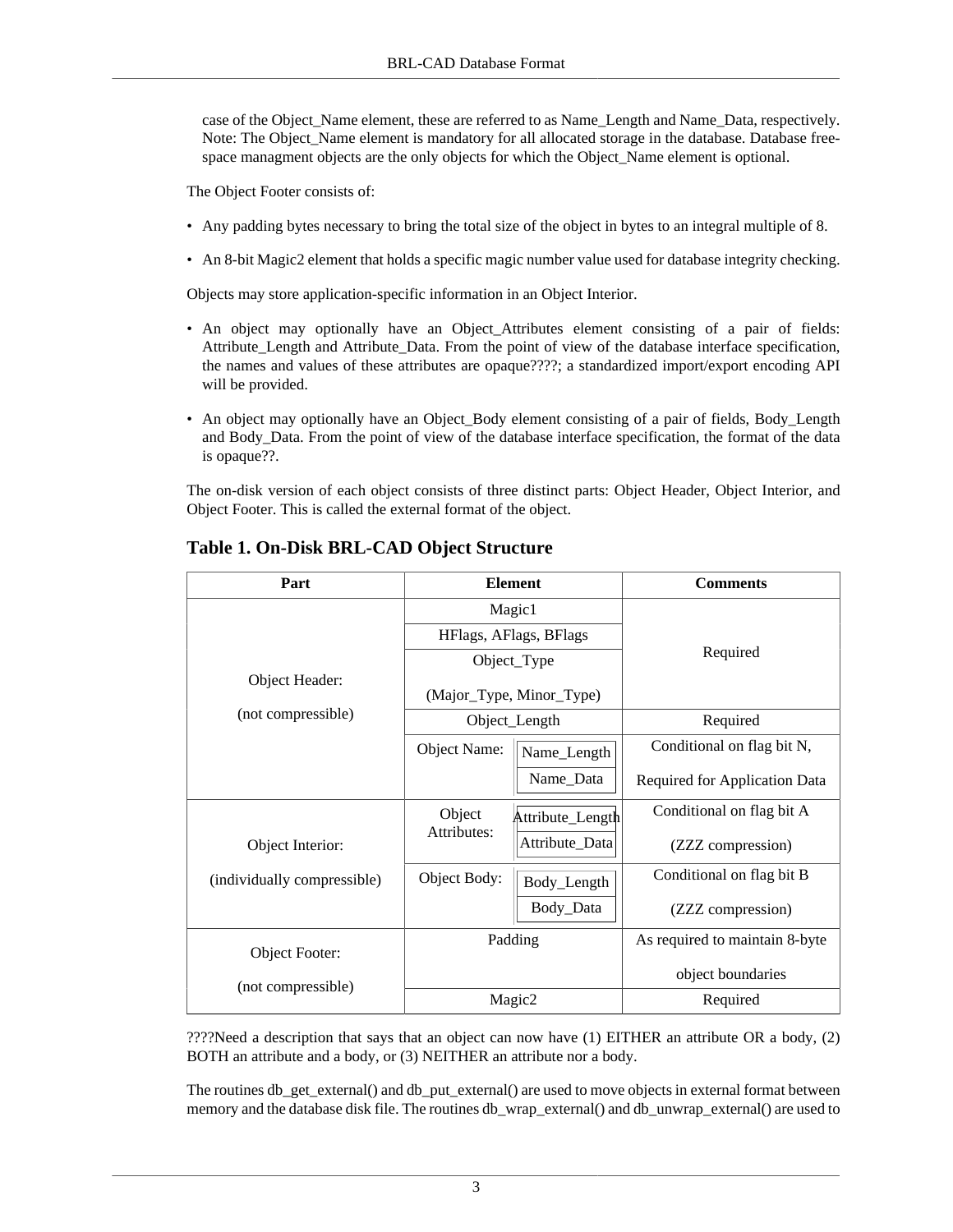wrap and unwrap the (??? Object\_Body or Object\_Interior ???) (already in external form) in a standardized database object's wrapper.

# <span id="page-3-0"></span>**Flags**

The Flags element consists of three 8-bit fields: HFlags, AFlags, and BFlags. The HFlags field is 1 byte containing flag bits that pertain to the noncompressible basic header and the database object as a whole. The AFlags and BFlags fields are each single bytes containing flag bits that pertain to the (potentially compressed) attributes and body, respectively, in the object interior.

|  |  |  | <b>Table 2. BRL-CAD Flags Structure</b> |
|--|--|--|-----------------------------------------|
|--|--|--|-----------------------------------------|

| <b>HFlags</b>  |          |   |   |             | <b>AFlags</b> |     |   |     |   | <b>BFlags</b>            |   |   |            |   |   |     |   |  |        |        |     |  |
|----------------|----------|---|---|-------------|---------------|-----|---|-----|---|--------------------------|---|---|------------|---|---|-----|---|--|--------|--------|-----|--|
| $\overline{ }$ | $\sigma$ | ◡ | Δ | $\sim$<br>ັ | $\sim$<br>∼   | v   | - | U   |   |                          | ⌒ | ∼ |            | ν | - | O   |   |  | $\sim$ | ∽<br>∸ |     |  |
|                | Wid      | N |   | Wid         |               | DLI |   | Wid | D | $\overline{\phantom{a}}$ |   |   | 777<br>∠∠∠ |   |   | Wid | D |  | . .    |        | ZZ7 |  |

### **Wid Flags**

The length of an object or subelement in the database is recorded using an unsigned integer. These are variable-width fields based on the magnitude of the maximum number needed. The Wid bits specify the size of the unsigned integer employed in each instance. There are four 2-bit width (Wid) flags: Object\_Wid and Name\_Wid (stored in HFlags), Attribute\_Wid (stored in AFlags), and Body\_Wid (stored in BFlags). The Wid fields are interpreted in this manner:

#### **Table 3. Wid Flag Definitions**

| <b>Wid Bits</b> | Width (in bits) of Associated Length Fields |
|-----------------|---------------------------------------------|
| 00              |                                             |
|                 | <sub>0</sub>                                |
|                 |                                             |
|                 | 64                                          |

The Object Wid flag, at the high end of HFlags, encodes the width of the Object Length field. The Name\_Wid flag, in bits 3 and 4 of HFlags, encodes the width of the Name\_Length field (when the name element is present; see the N bit, shown later.). Attribute\_Wid (or Body\_Wid, as the case may be) encodes the width of the Attribute Length field (when the Object Attributes (or Object Attributes) element is present. http://ftp.arl.mil/~mike/papers/brlcad5.0/newdb.html - bbitSee the P bit, below.)??????????.

The rationale for allowing the width of the Object\_Length field to be specified independently of the other widths is to save space on objects in which the values in many of the length fields nearly overflow the specified field width, so that their sum requires a wider field. For example, for four 255-byte interior fields, the corresponding length fields need be no more than 8 bits wide, so the choice Interior\_Wid=00 suffices, but their combined length of 1020 bytes would require Object\_Wid=01. Because all of the length fields besides Object\_Length must have the same width, the largest of the values stored in these length fields determines the value of Interior\_Wid required. Both Object\_Wid and Interior\_Wid may vary from object to object. It is expected that the routines that write an object to the disk will use the narrowest width possible for each object.

### **"r" Bits**

The bits labled as "r" in all three flags are reserved for future design work assigning additional optional fields in the object.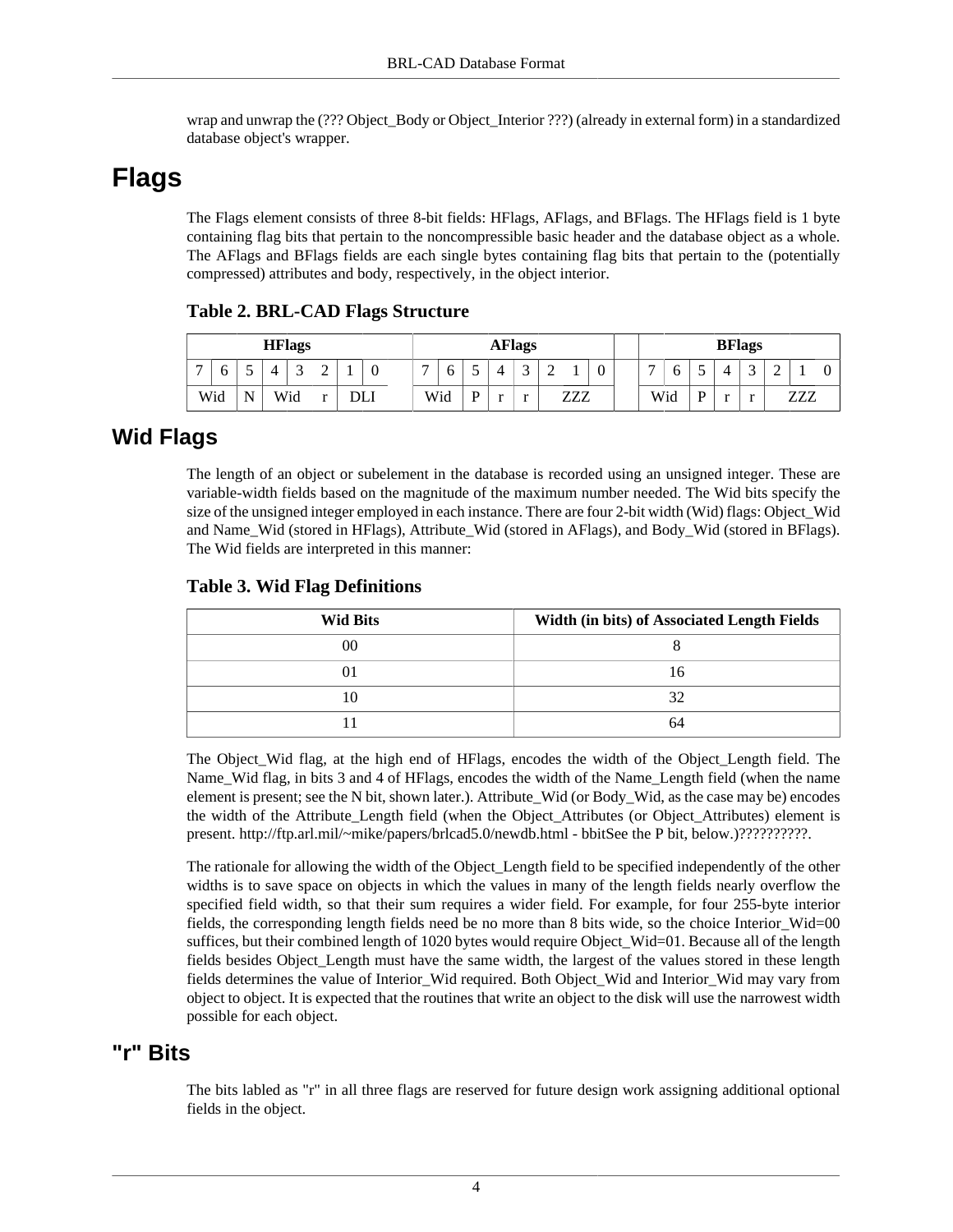### **HFlags - the DLI Flag**

The DLI flag is a 2-bit flag that indicates whether the object is an Application Data Object or a Database Layer Internal Object. The bits are interpreted as follows:

| <b>DLI</b> Bits | <b>Meaning</b>                                                                                                                                                                                                                                                                                                                                                                        |
|-----------------|---------------------------------------------------------------------------------------------------------------------------------------------------------------------------------------------------------------------------------------------------------------------------------------------------------------------------------------------------------------------------------------|
| 0 <sup>0</sup>  | <b>Application Data Object</b>                                                                                                                                                                                                                                                                                                                                                        |
|                 | The object contains application-specific data. N must<br>be 1. A and B are determined by what the application<br>presents for storage in the object; both may be 0 (empty<br>Object_Interior).                                                                                                                                                                                        |
| 01              | Database Layer Internal, Header Object                                                                                                                                                                                                                                                                                                                                                |
|                 | A Header Object must be the first object encountered<br>in the database. In order to support direct concatenation<br>of two existing databases into one new database,<br>additional header objects may appear elsewhere in<br>the database The header object has no object name,<br>object attributes, or object body (e.g., N=0, A=0, B=0).<br>Major_Type=RESERVED, Minor_Type=0.    |
| 10              | Database Layer Internal, Free Storage.                                                                                                                                                                                                                                                                                                                                                |
|                 | Unused space in the database is kept using a special<br>Free DB Storage object that has no object name or<br>object attributes. The object body is null-filled and<br>of the proper size for the storage to be represented.<br>Like all other objects, the total length of the object<br>will be a multiple of 8 bytes. $N=0$ , $A=0$ , $B=1$ .<br>Major_Type=RESERVED, Minor_Type=0. |
| 11              | Database Layer Internal, Reserved                                                                                                                                                                                                                                                                                                                                                     |
|                 | This value is reserved for future use.                                                                                                                                                                                                                                                                                                                                                |

#### **Table 4. DLI Flag Structure**

The DLI flag is not available to the higher database access layers.

#### **Note**

Implementation note: Before writing a new object into the database in a free area, the library should read the object header from the database and confirm that the space is indeed free. Similarly, additions to the end should be checked by ensuring that the file hasn't been extended. In case the check fails, the database write should fail, the user should be notified, and the internal library mode (not the operating system file access permissions) should be changed over to readonly access so that no further attempts to write will be issued. These checks will provide protection against two or more users trying to modify the same database simultaneously and accidentally stepping on each other. In the NFS world, file locking isn't a strong enough assurance.

### **HFlags - the N Bit**

The "N" bit indicates whether the Name element (consisting of Name\_Length and Object\_Name fields) is present (1) or absent (0) in the noncompressible basic header immediately following the Object\_Length field. The width of the Name\_Length field is specified by the Name\_Wid field.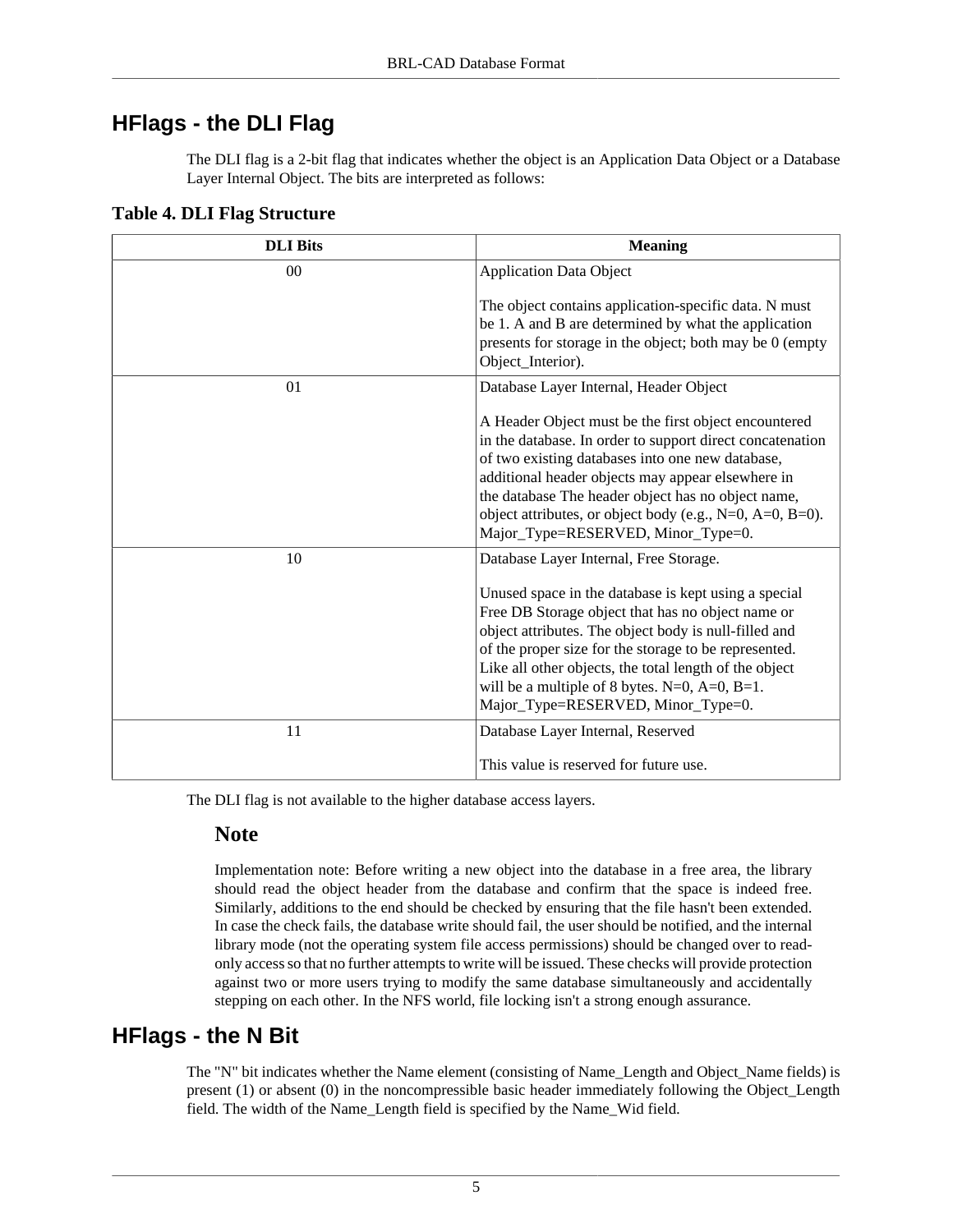### **AFlags/BFlags - the P Bit**

The ``P'' bit indicates whether the Attributes (or, alternatively, Body) element consisting of Attribute\_Length and Attribute\_Data (or Body\_Length and Body\_Data) fields, is present (1) or absent (0) in the Object\_Interior.

### **AFlags/BFlags - the ZZZ Flag**

The 3-bit ``ZZZ'' flag indicates the compression, if any, of the object Attributes (or Body):

#### **Table 5. ZZZ Flag Definitions**

| <b>ZZZ Bits</b> | <b>Compression Algorithm</b> |
|-----------------|------------------------------|
| 000             | None                         |
| 001             | <b>GNU GZIP</b>              |
| 010             | Burroughs-Wheeler            |
| 011             | Reserved                     |
| 100             | Reserved                     |
| 101             | Reserved                     |
| 110             | Reserved                     |
| 111             | Reserved                     |

# <span id="page-5-0"></span>**Object Type**

The Object\_Type element is always 16 bits wide, organized into two 8-bit-wide fields: the Major\_Type and the Minor\_Type.

#### **Table 6. Object\_Type Element Structure**

| Object_Type |  |  |  |  |  |  |   |            |  |  |   |   |  |  |
|-------------|--|--|--|--|--|--|---|------------|--|--|---|---|--|--|
| Major Type  |  |  |  |  |  |  |   | Minor Type |  |  |   |   |  |  |
| -<br>∼      |  |  |  |  |  |  | − |            |  |  | - | ∼ |  |  |

Each different Major\_Type value is assigned to a different class of database objects. The following values are defined in this specification:

#### **Table 7. Major\_Type Values and Meanings**

| Value          | <b>Object Class</b>                                                                   |
|----------------|---------------------------------------------------------------------------------------|
| $\theta$       | Reserved                                                                              |
|                | <b>BRL-CAD Nongeometry Objects</b>                                                    |
| $\mathfrak{D}$ | <b>BRL-CAD Geometry Objects</b>                                                       |
| 3              | <b>Attribute-Only Objects</b>                                                         |
| 8              | <b>Experimental Binary Objects (Unrecorded</b><br>Structure) (Minor Type Unspecified) |
| 9              | Uniform Array Binary Objects,<br>(Type Described in Minor Type)                       |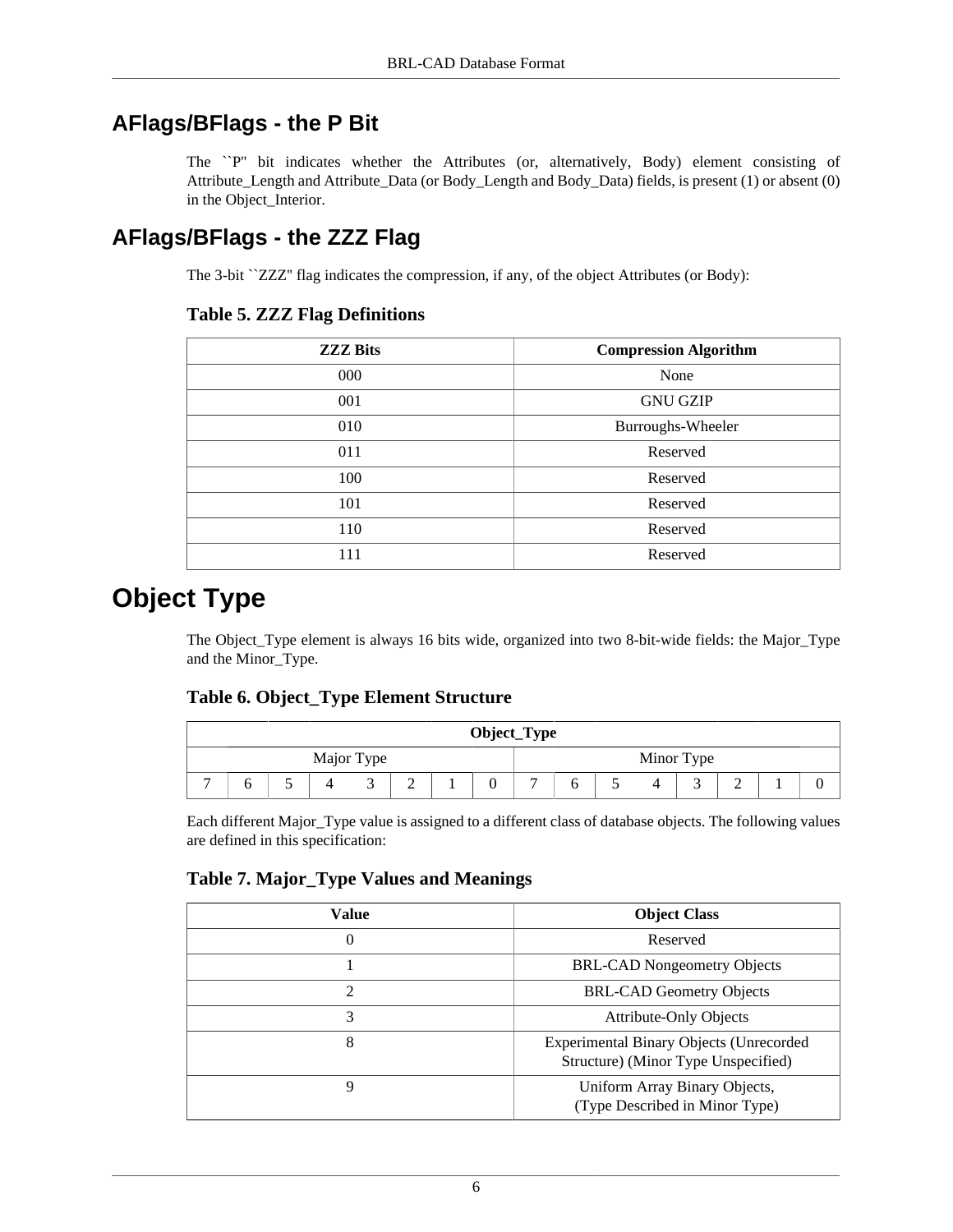| Value | <b>Object Class</b>                                                   |
|-------|-----------------------------------------------------------------------|
| 10    | MIME_Typed Binary Objects (Attribute<br>"mime_type" Describes Format) |
| 16-31 | Registered-Type Binary Objects                                        |
| 128   | First Non-ARL Type Begins Here                                        |

The remainder are available for extending the types of objects that may be stored in the database, allowing BRL-CAD users to extend the database for their own particular purposes far beyond what the "attribute" method permits.

### **Major\_Type = 0: Reserved**

Major Type 0 is illegal. The rationale is to provide the library an opportunity to detect incompletely filled in data structures.

### **Major\_Type = 1: BRL-CAD Nongeometry Objects**

This class of objects is private to librt, concerning all nongeometric objects needed by the library. For this Major\_Type, the following Minor\_Type values are defined:

#### **Table 8. Major\_Type = 1: Minor\_Type Values and Meanings**

| <b>Minor_Type Value</b> | <b>Object Type</b>        |
|-------------------------|---------------------------|
|                         | Reserved for sanity check |
|                         | Combination               |
|                         | Grip (Nongeometric)       |
|                         | Joint (Nongeometric)      |

All other values reserved for future expansion.

?????Should "Grip" and "Joint" objects be of this type, or Major\_Type = 2?

### **Major\_Type = 2: BRL-CAD Geometry Objects**

This class of objects is private to librt, concerning all geometric objects needed by the library. Typically, there will be one xxx/xxx.c module in librt for each minor type. For this Major\_Type, the following Minor\_Type values are defined:

|  |  | Table 9. Major_Type = 2: Minor_Type Values and Meanings |  |
|--|--|---------------------------------------------------------|--|
|  |  |                                                         |  |

| <b>Minor_Type Value</b> | <b>Object Type</b>                                           |  |
|-------------------------|--------------------------------------------------------------|--|
| 0                       | Reserved for sanity check                                    |  |
| 1                       | Torus (TOR)                                                  |  |
| 2                       | Truncated General Cone (TGC)                                 |  |
| 3                       | Ellipsoid (ELL)                                              |  |
| $\overline{4}$          | Generalized ARB. $V + 7$ vectors                             |  |
| 5                       | <b>ARS</b>                                                   |  |
| 6                       | Half-Space (HALF)                                            |  |
| 7                       | <b>Right Elliptical Cylinder</b><br>(REC) (TGC special case) |  |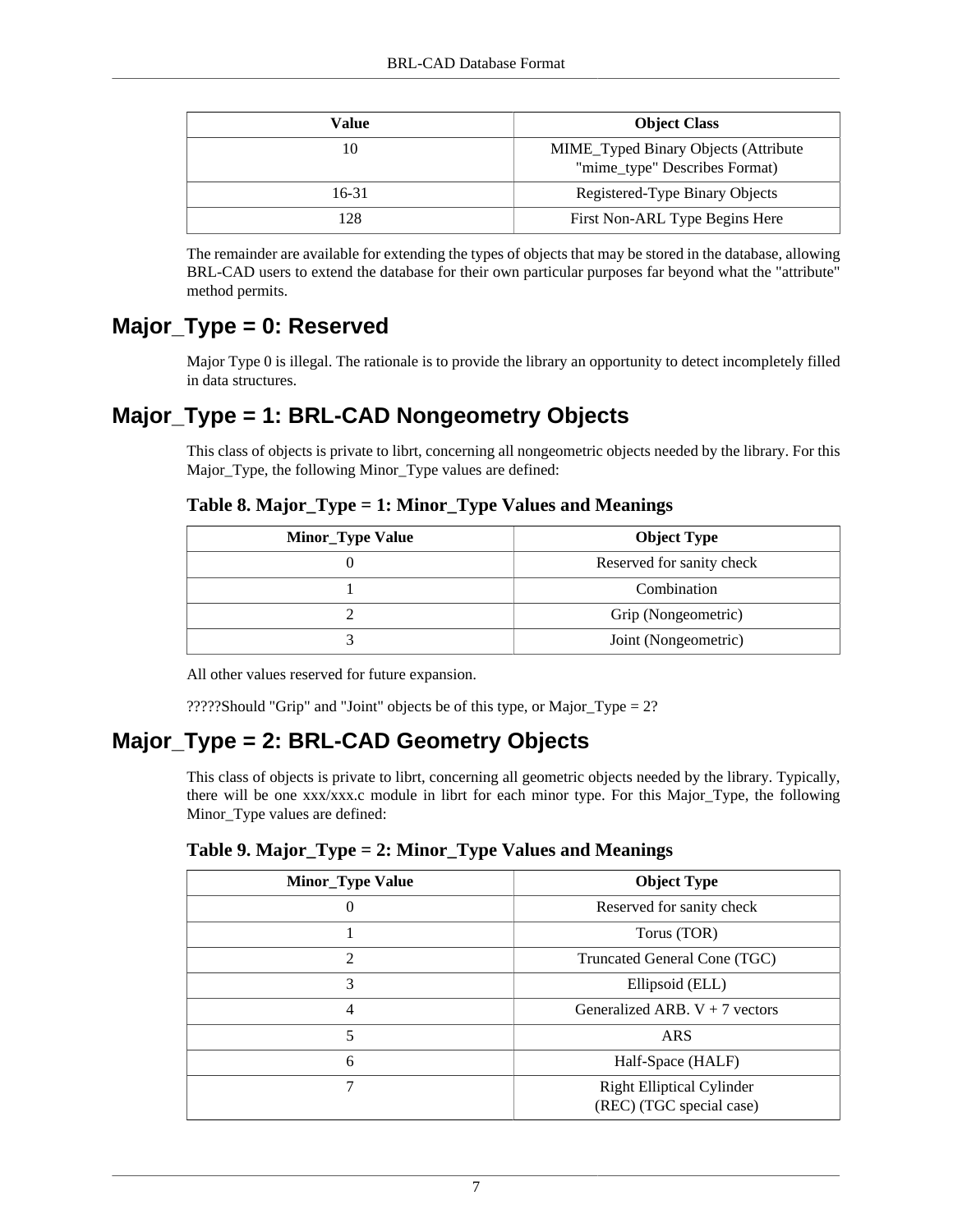| <b>Minor_Type Value</b> | <b>Object Type</b>                  |  |  |
|-------------------------|-------------------------------------|--|--|
| 8                       | Polygonal facted object (Polysolid) |  |  |
| 9                       | <b>B-Spline Solid</b>               |  |  |
| 10                      | Sphere (ELL Special Case)           |  |  |
| 11                      | n-Manifold Geometry (NMG) solid     |  |  |
| 12                      | Extruded bitmap solid               |  |  |
| 13                      | Volume (VOL)                        |  |  |
| 14                      | ARB with N faces (ARBN)             |  |  |
| 15                      | Pipe (wire) solid (PIPE)            |  |  |
| 16                      | Particle system solid (PART)        |  |  |
| 17                      | Right Parabolic Cylinder (RPC)      |  |  |
| 18                      | Right Hyperbolic Cylinder (RHC)     |  |  |
| 19                      | Elliptical Paraboloid (EPA)         |  |  |
| 20                      | Elliptical Hyperboloid (EHY)        |  |  |
| 21                      | Elliptical Torus (ETO)              |  |  |
| 22                      | Grip Nongeometric                   |  |  |
| 23                      | Joint Nongeometric                  |  |  |
| 24                      | Height Field (HF)                   |  |  |
| 25                      | Displacement Map (DSP)              |  |  |
| 26                      | 2D Sketch (SKETCH)                  |  |  |
| 27                      | Solid of extrusion (EXTRUDE)        |  |  |
| 28                      | Instanced submodel                  |  |  |
| 29                      | FASTGEN4 CLINE solid                |  |  |
| 30                      | Bag o' triangles (BOT)              |  |  |
| 31                      | <b>Combination Record</b>           |  |  |
| 32                      | Experimental binary                 |  |  |
| 33                      | Uniform-array binary                |  |  |
| 34                      | MIME-typed binary                   |  |  |
| 35                      | Superquadratic ellipsoid            |  |  |
| 36                      | Metaball                            |  |  |
| 37                      | Brep object                         |  |  |
| 38                      | Hyperboloid of one sheet (HYP)      |  |  |
| 39                      | Constraint object                   |  |  |
| 40                      | Solid of revolution                 |  |  |
| 41                      | Collection of points (PNTS)         |  |  |

The details of these Minor\_Types are provided in Section IV.

### **Major\_Type = 3: Attribute-Only Objects**

This type of object stores only attributes in the object interior section; it has no object body elements.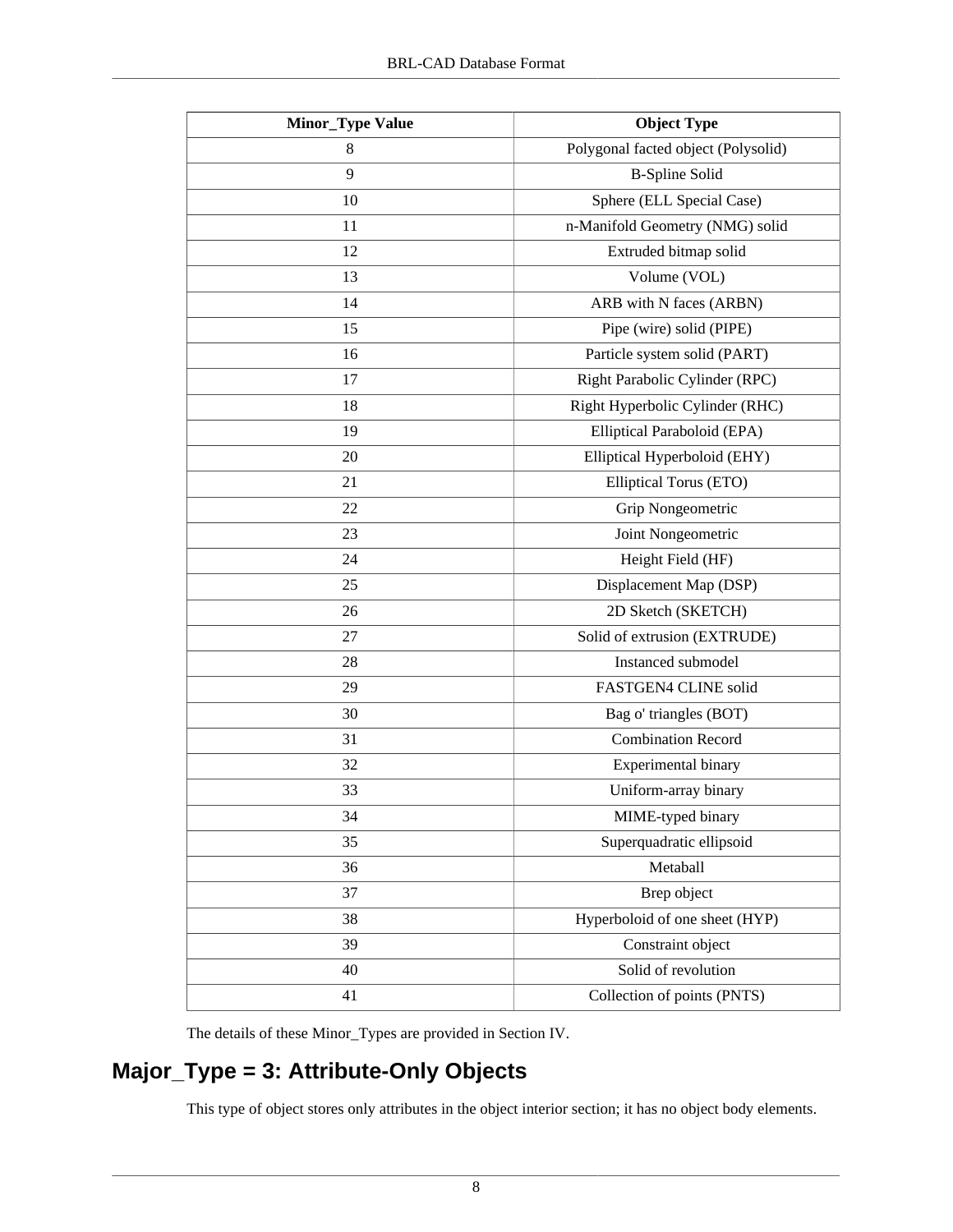For example, if several objects need to have the same shader parameters, it would be possible to create one attribute-only object to hold these common attributes and serve as a simple form of "macro". Objects that needed to share these attributes could all reference the same attribute object. If the attribute object is altered, then all of the objects that reference it would be updated together. Without this capability, the user would have to update each element individually to alter the attributes.

Conventions will have to be established regarding which attributes of an attribute-only object will be used when a macro reference is performed. For example, rt shaders will only be interested in the value of the "oshader=" attribute, while librt's tree-walker might also be interested in the "rgb=", "giftmater=", "nsn=", "material=", and "los=" attributes (assuming that a convention was developed so that a combination could macro-reference an attribute-only object too).

An attribute-only object may not have an object body; thus, flag bit B must always be zero for this type of object.

As used by the rt family of applications codes, these attribute-only objects will contain "macros" for shaders. The shader name and its parameters shall be encoded as a single ASCII string, which is the value of the "oshader=" attribute. An rt shader named "macro" (or equivalent) would take a single parameter "obj=", which would specify the name of the attribute-only object in the database from which the actual shader and shader parameter information would be extracted.

There will be one attribute-only object with a reserved object name of "\_GLOBAL" that will be used to contain various kinds of states that are global to the entire ".g" database and that had previously been found in the database header itself. There will be the following BRL-CAD-specific attributes whose meaning is predefined for the \_GLOBAL object:

- title = The database "title" string previously found in the database header.
- units = The most recent editing units, specified as an ASCII string with a floating point conversion factor. For example, the conversion factor for inches to millimeters would be 25.4.
- regionid\_colortable = A string that contains a collection of all the information previously found in "struct material\_rec ID\_MATERIAL" records. Exact encoding yet to be determined; it's a collection of integer 5-tuples of the form: {low, high, r, g, b}.

In addition, the "comment=" attribute of the "\_GLOBAL" object may be used to store human-readable remarks about the database that are not more properly associated with a specific database item. These might include remarks about data sources, model evolution, security classification, and release restrictions. In the absense of some outboard revision-control system, this might also be a place to record modification history, although such use is discouraged.

### **Bulk Binary Objects (Major\_Types 8-31)**

This class of objects contains various "bulk" binary data that might otherwise have been placed in auxiliary files.

MGED and standalone commands must be built to store/extract these opaque?? binary objects between a ".g" file and stdin/stdout/auxiliary files. A user might want to use those same MGED commands to store/ extract the binary object body of any object for external processing. An easy example to imagine is the importing and exporting of texture maps for external processing, but the same commands could be used for importing and exporting solid parameters in their external binary form.

These objects may be referenced in combination nodes, for organizational purposes, but they cannot be drawn in MGED or raytraced, and doing so would result in a warning message being printed by the tree walker as that arc is traversed. This class may be used by all applications and layers.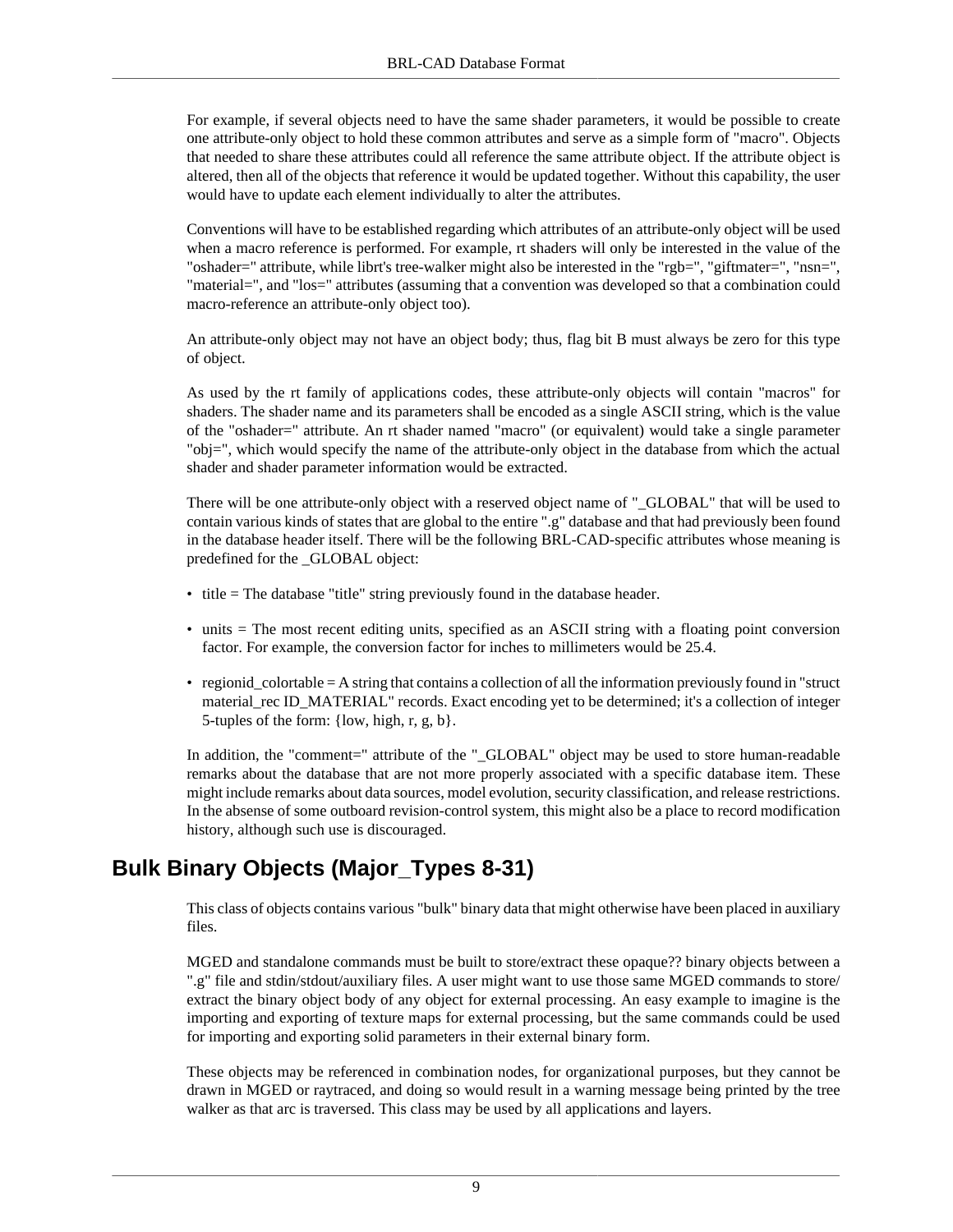The data's purpose may be placed in the "purpose=" attribute. (????????Need a table/registry of presently known values for this attribute.)

Routines that retrieve bulk binary objects should check the minor type and the "purpose=" attribute and send a warning message in the event of a mismatch, but best-effort processing of the object should continue. This will permit some degree of error checking, which should benefit novice users without standing in the way of "creatively" reusing one set of data, (e.g., using one array of values as both a height field and a bwtexture). This allows common data perversion practices, such as interpreting an array of floats as an array of bytes, to continue.

Each application will need to have its own syntax for the user to specify whether the data source is an outboard file or a raw-binary object. For example, the current RT sh\_texture module uses the keyword file="name" to indicate an outboard file; that might be supplemented with an additional obj="name" possibility for retrieving from an inboard raw-binary object.

### **Major\_Type = 8: Experimental Binary Objects**

This class of objects contains bulk binary data and is intended for experimental use by applications developers. Each time a database containing objects of this type is opened, BRL-CAD will issue a uservisible warning. Production software and databases should not use these objects. Developers should obtain registered 16-bit object types from the website in order to avoid collisions with other applications.

### **Major\_Type = 9: Uniform Array Binary Objects**

This class of objects contain various "bulk" binary data that might otherwise have been placed in an auxiliary file.

Point of Discussion?????Has ramifications... we have to implement type advising, so that applications that use these data can compare the type provided in the minor type code with the type that they're expecting and advise the user (with a warning message) that there is a potential type mismatch.

#### **Table 10. Uniform Array Binary Objects Minor\_Type Structure**

| Minor_Type |  |     |  |   |      |  |  |
|------------|--|-----|--|---|------|--|--|
|            |  |     |  |   |      |  |  |
|            |  | Wid |  | ັ | Atom |  |  |

The 3-bit ``Atom'' flag indicates the fundamental data type of the atomic elements in the array according to the following scheme:

#### **Table 11. Atom Flag Definitions**

| <b>Atom Bits</b> | Data Type                    |
|------------------|------------------------------|
| 000              | Reserved for sanity check    |
| 001              | Reserved                     |
| 010              | float (IEEE, network order)  |
| 011              | double (IEEE, network order) |
| 100              | 8-bit int                    |
| 101              | 16-bit int                   |
| 110              | 32-bit int                   |
| 111              | 64-bit int                   |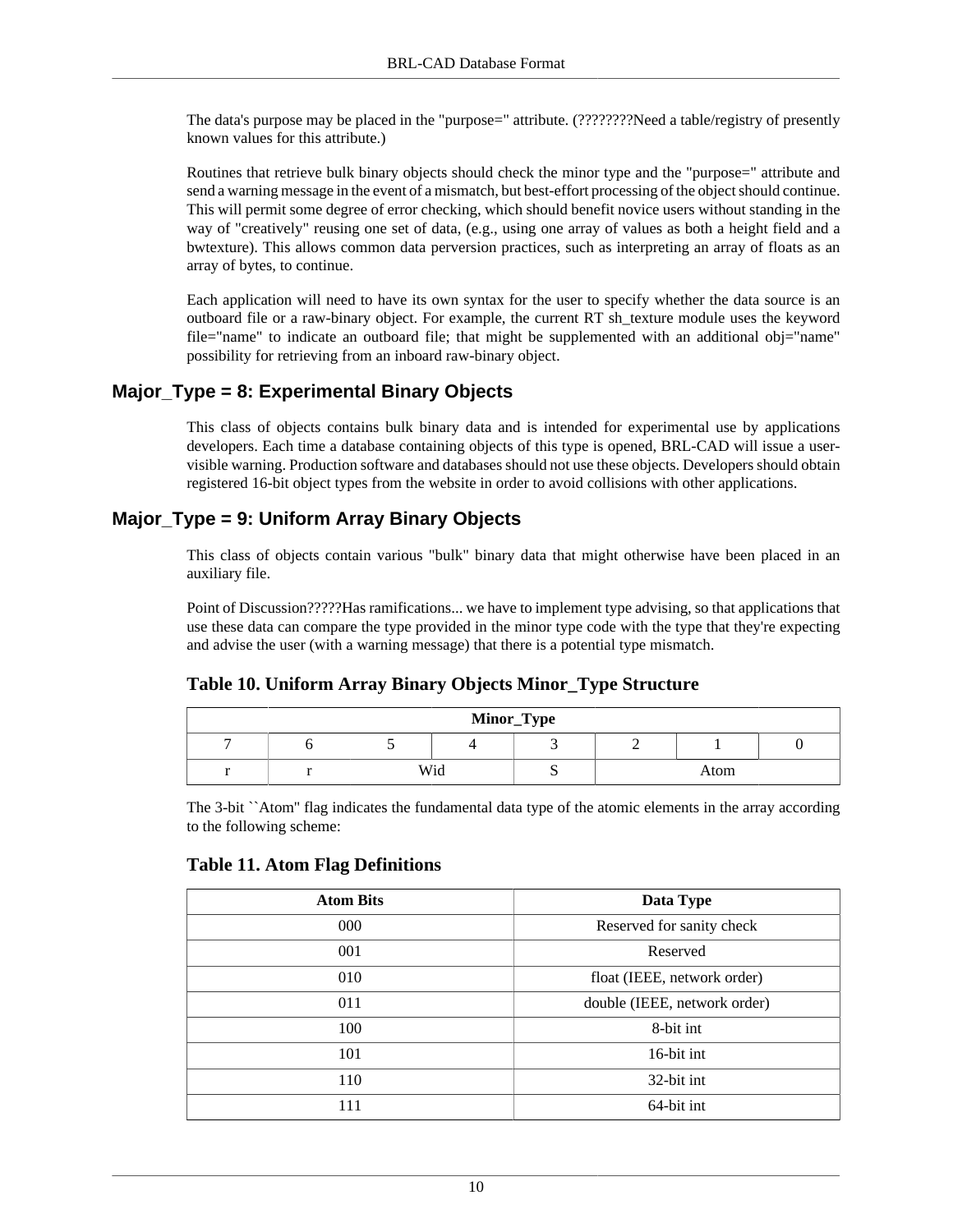The ``S'' bit indicates whether an integer type is signed (1) or unsigned (0). Floats and doubles (i.e., atomic types with the highest atom bit equal to 0) are explicitly signed, so they will have the ``S'' bit equal to 1. (The bit patterns corresponding to unsigned floats and doubles are reserved for possible other use.)

The 2-bit ``Wid" flag specifies the length (in atomic elements) of the array elements:

| <b>Wid Bits</b> | <b>Atoms per Array Element</b> |
|-----------------|--------------------------------|
| $00\,$          |                                |
|                 |                                |
|                 |                                |
|                 |                                |

#### **Table 12. Wid Flag Definitions**

The remaining Minor\_Type bits ``r'' are reserved for the design committee to use for other purposes, possibly including extensions of the ``Atom'' and/or ``Wid'' flags.

As examples, data in PIX(5) format, which might be used for a texture map, would have Minor\_Type ``0010 0100'', indicating a triple of unsigned char, and CMYK data might be stored with Minor\_Type ``0011 1011'', indicating a quadruple of doubles.

The data's purpose (e.g., height field, texture, bump, displacement, etc.) may be placed in the "purpose=" attribute. ?????Point of Discussion???(Need a table/registry of presently known values for this attribute.)

### **Major\_Type = 10: MIME-Typed Binary Objects**

This class of objects contains data, the format of which is specified in the attribute "mime\_type". The Minor Type of these objects should always be zero.

### **Major\_Type = 16-31: Registered-Type Binary Objects**

This class of objects contains application-specific bulk binary data and is intended for use in production software and databases. Developers can obtain registered 16-bit object types from the website to identify these objects. The data's purpose, (e.g. height field, texture, bump, displacement, etc.) may be placed in the "purpose=" attribute. (Need a table/registry of presently known values for this attribute).

### **Major\_Type = 255: Database Layer Internal Objects**

A Minor\_Type of 1 indicates that this is a contiguous block of free storage.

A Minor\_Type of 2 indicates that this is a database header.

# <span id="page-10-0"></span>**Object Length**

The Object Length specifies the number of 8-byte chunks used to store an object. This includes all bytes from Magic1 through Magic2, inclusive.

# <span id="page-10-1"></span>**Object Name**

The Object\_Name element is a string that holds a name unique to that object and drawn from a name space that is global to the database. The Object Name element is mandatory for all allocated storage in the database. Database free-space managment objects are the only objects for which the Object\_Name element is optional.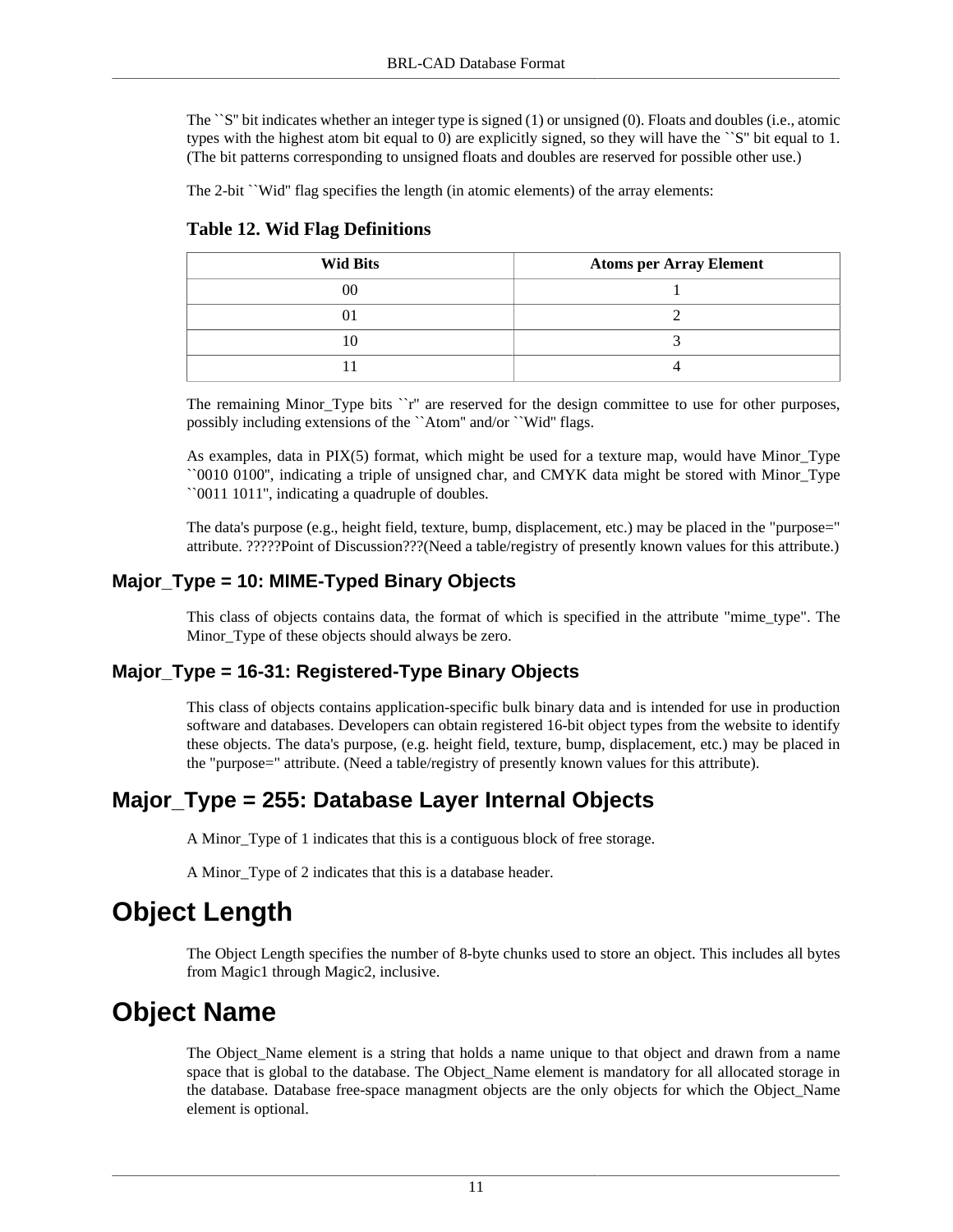The name is specified in 8-bit ASCII. There is no support for UNICODE. The name is null-terminated, and the null byte is included in Name\_Length.

See the section on DLI flags. In the case of Free objects, the name is not retained. Undeleted objects have a different DLI flag code.

## <span id="page-11-0"></span>**Object Attributes**

An object may optionally have an Object\_Attributes element, which stores an association list

aname1=value1, aname2=value2, ..., anameN=valueN

binding attributes to values.

These are ASCII strings of unlimited length. These attributes are intended for direct use by programs. There will be a WWW registry of attribute names presently in use to prevent two application developers from using the same attribute name for different purposes.

For attribute names and attribute values, The decision was taken to support 8-bit ASCII only. The on-disk encoding of this will simply be:

aname1 NULL value1 NULL ... anameN NULL valueN NULL NULL

where NULL represents a byte with all bits zero. The NULL in place of anameN+1 signals the end of the attribute data, simplifying the job of the reader.

Every object in the database may have zero or more attributes attached to it; the meaning of these attributes will vary depending on which application or library processes them.

There are several aname conventions that all BRL-CAD applications are expected to respect. There will be a WWW extendable registry of "in-use" anames, so that independent applications developers may select aname strings for their own use without fear of name conflicts later. The initial registry would include:

- comment = Every object may optionally have a comment that contains a string of an arbitrary number of newline-terminated lines of text. These are strings for use by humans only. None of the BRL-CAD software may parse or interpret these strings other than to print them and edit them when requested by the user. They are provided for the modeler to place notes in.
- nsn = The American National Stock Number (NSN) for this part, when known.
- material = The format of this string is not currently defined as there are conflicting naming/coding conventions employed by the various standards organizations (e.g., ISO, ASME, etc.).
- region = For combinations, indicates this combination is a region. Boolean.
- inherit = For combinations, indicates whether attributes from lower combinations in tree will replace higher ones. Boolean, default=0.
- oshader = For combinations, read by the "rt" program, optical shader name and parameter string (separated from each other by white space). Meaningful only at or above a region node, and only on a combination, or in an attribute-only "macro".
- rgb = For combinations, when present indicates optical rgb color is specified.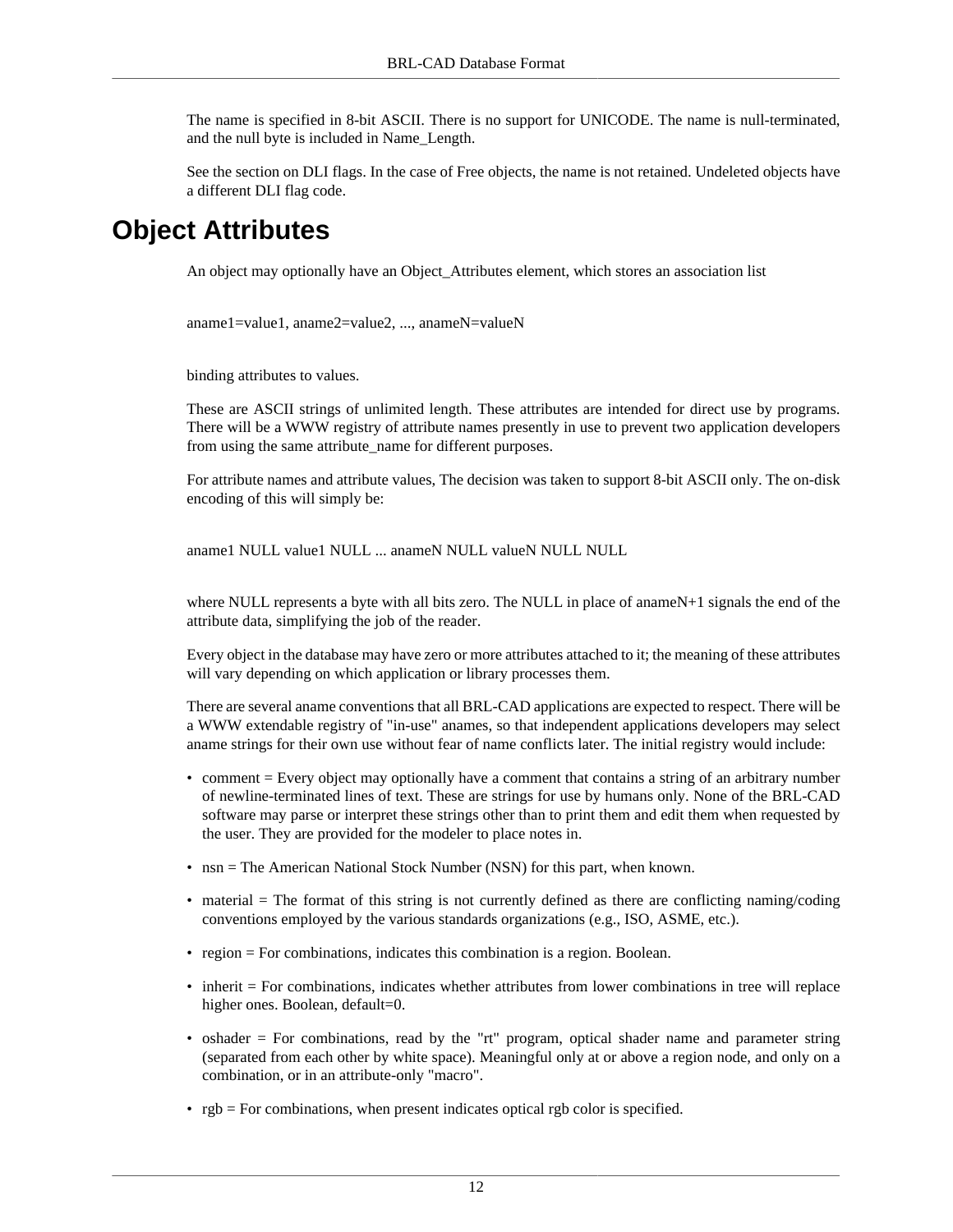- region\_id = For regions, GIFT compatability. Integer.
- giftmater = For regions, GIFT compatability. Integer. (Point of Discussion?????Should we use negative values for air codes, positive for nonair, so we can eliminate air codes?)
- aircode = For regions, air code. Integer. 0 is the same as attribute not specified. (Point of Discussion????? Possibly eliminated in favor of negative giftmater values).
- los = For regions, GIFT compatability. Integer.
- component = For regions, the name of the MUVES component containing this object.
- rlist = The proposed BRL-CAD "replacement list" field would be stored on a binary-block attribute ("rlist="). [deferred implementation]
- macro = If present, specifies name of an attribute-only object to be consulted for additional attribute values.

All other attributes, from whatever source, would be stored similarly, including application-specific and end-user-created attributes.

## <span id="page-12-0"></span>**Object Body**

The contents of the Object Body are opaque?? to the databaase layer. The contents of this element are interpreted based upon the Object\_Type. The Object\_Body is not constrained to start on a chunk boundary.

## <span id="page-12-1"></span>**Padding and Length Rounding**

The minimal object is a Free object (with no name) 8 bytes long:

```
 Magic1 (1byte) 
HFlags = 000xxxx (1 byte)AFlags = 0000xx00 (1 byte)
BFlags = 0000xx00 (1 byte)
ObjType = Free (2 bytes)ObjLen = 7 (1 byte)
 Magic2 (1 byte).
```
This is why we have chosen the 8-bit size for our chunks. Pad bytes are inserted as necessary in the Object Footer immediately before the second magic number so that the final byte of the object is the Magic2 byte. The pad bytes are not counted as part of the Body\_Length, but are counted as part of the Object\_Length.

The minimal valid object is thus the following Free object:

Magic1 (1byte)  $HFlags = 00000010$  (1 byte), Wid=00, N=0, DLI=02 IFlags????? = 00000000 (1 byte), Wid=00, A=0, B=0, ZZZ=000 Object\_Type = RESERVED (2 bytes) Object\_Length  $= 1$  (1 byte) Pad (1byte) Magic2 (1 byte).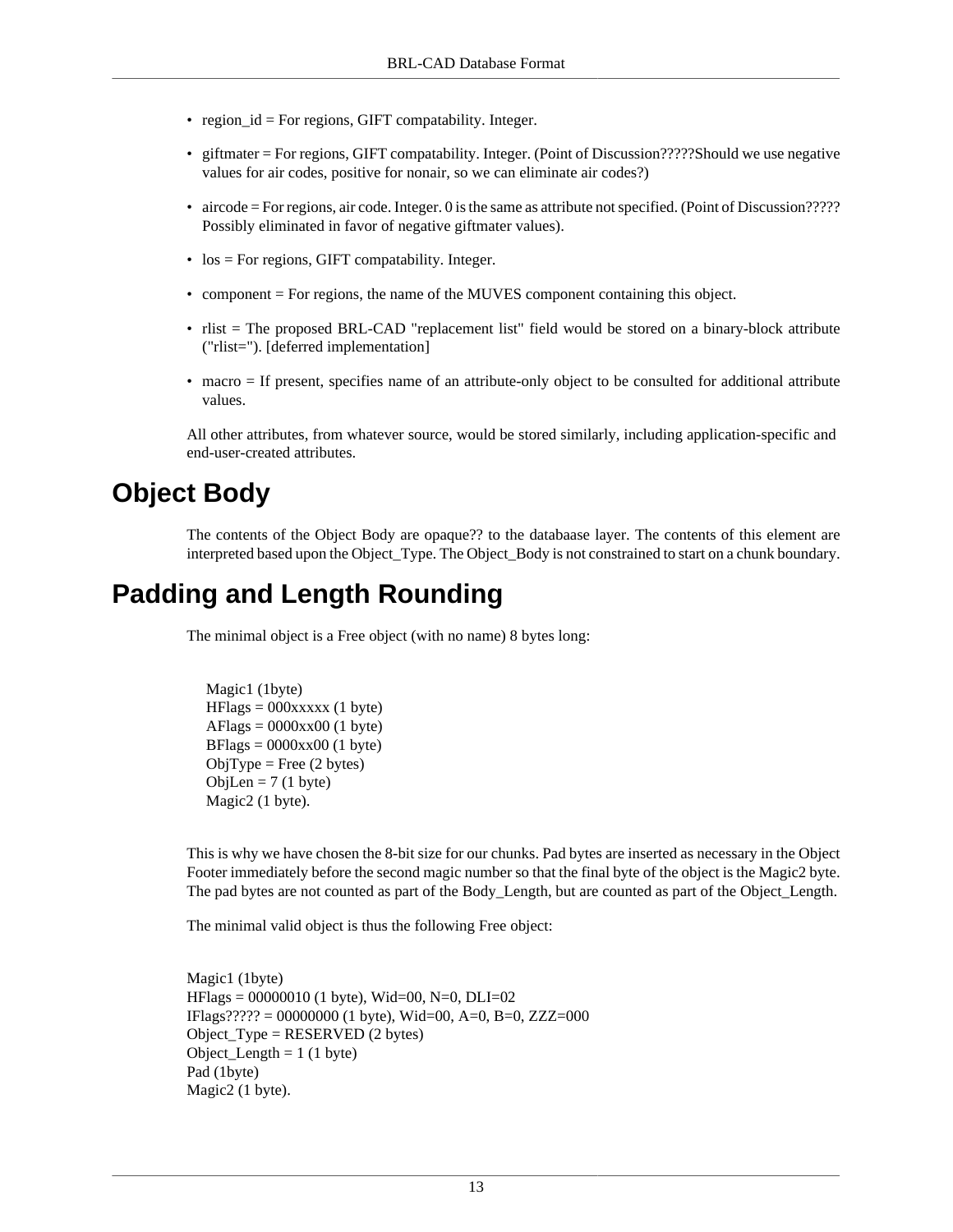The header of the database will always look like this:

Magic1 (1byte)  $HFlags = 000xxx01$  (1 byte), Wid=00, N=0, DLI=01 IFlags????? = 0000x000 (1 byte), Wid=00, A=0, B=0, ZZZ=000 Object\_Type = RESERVED (2 bytes)  $Object\_Length = 1 (1 byte)$ Pad (1byte) Magic2 (1 byte) The hex and ASCII dump of this object would look something this:

76 01 00 00 00 01 00 35 |v......5|

The minimal valid allocated database storage object (with an Object\_Name, no Object\_Attributes or Object\_Body) would thus be:

Magic1 (1byte)  $HFlags = 001xxxxx$  (1 byte), Wid=00, N=1, DLI=00 IFlags ?????= 0000xxxx (1 byte), Wid=00, A=0, B=0, ZZZ=000 Object\_Type = OPAQUE?????\_BINARY (2 bytes) Object Length  $= 8$  (1 byte) Name\_Length =  $2(1 \text{ byte})$ Object Name (1 character + null byte) (2 bytes) Pad (6 bytes) Magic2 (1 byte).

Without the padding, this (rather useless) object would be 10 bytes long. Given the rounding requirements, it is clear that all allocated storage objects in the database must be at least 16 bytes long. A database object with a minimal Object\_Body would need 12 bytes, which would need to be padded out to 16 bytes as well:

Magic1 (1 byte)  $HFlags = 001xxxxx$  (1 byte)  $IFlags???? = 00x1xxxx (1 byte)$ Object Type (2 bytes) Object Length  $= 16$  (1 byte) Name Length  $= 2 (1 \text{ byte})$ Object Name (1 character + null byte) (2 bytes) Body Length  $= 1$  (1 byte) Body Data (1 byte) Pad (4 bytes) Magic2 (1 byte).